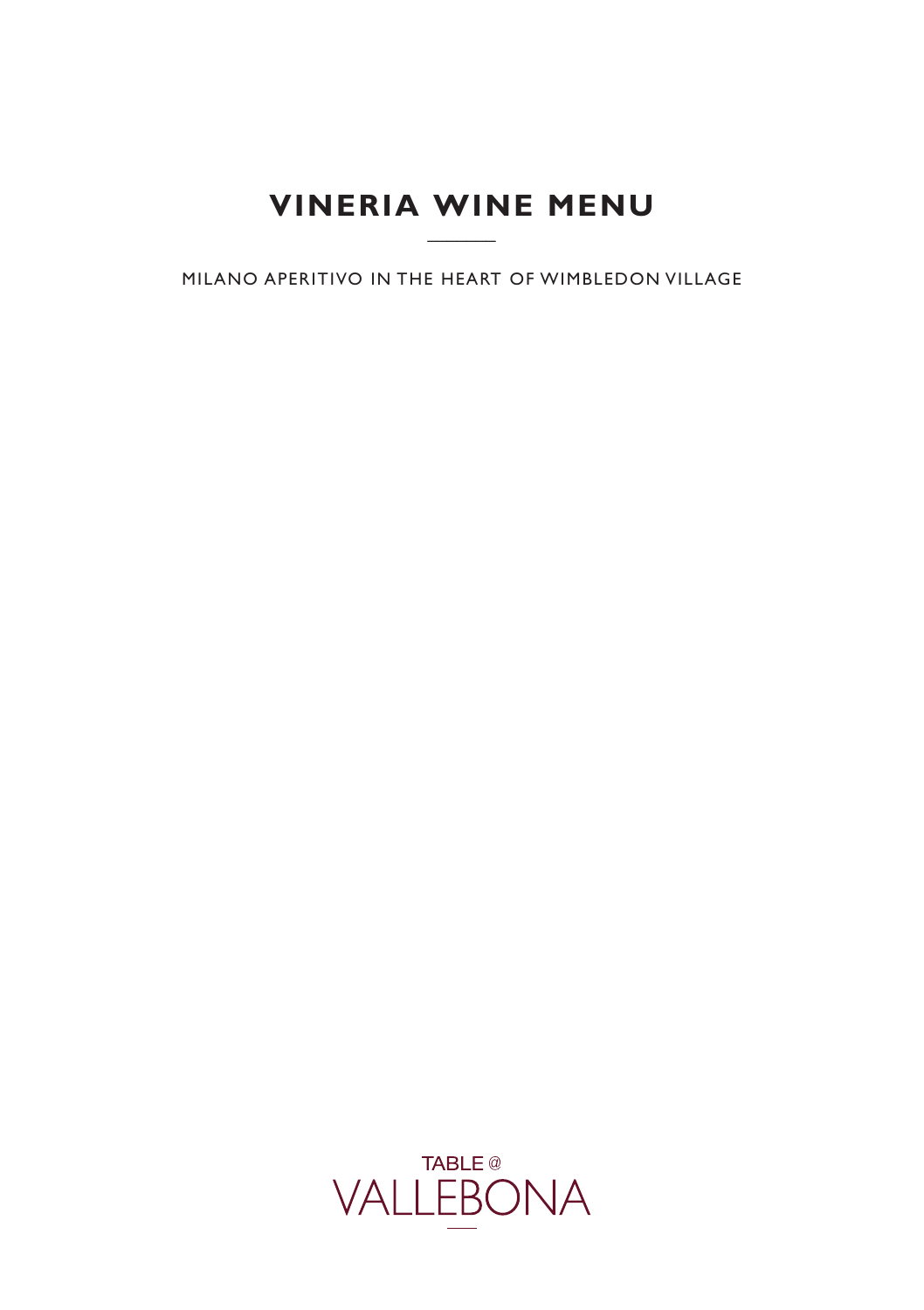Italian wines are regulated with over three hundred DOC (denominazioni di Origine Controllata) and DOCG (denominazioni di Origine Controllata e Garantita) classifications. These classifications denote controlled production methods and guaranteed wine quality in the regions they encapsulate.

Though Italian wines are made with many different varieties of grapes, Italy does offer grapes indigenous to the region. Nero d'Avola, Fiano, Sagrantino, and Teroldego are grapes that are specific just to Italy, which produces a wine that is truly Italian in flavor. Like Italian cuisine, Italian wines differ depending on the region.



TABLE<sup>@</sup>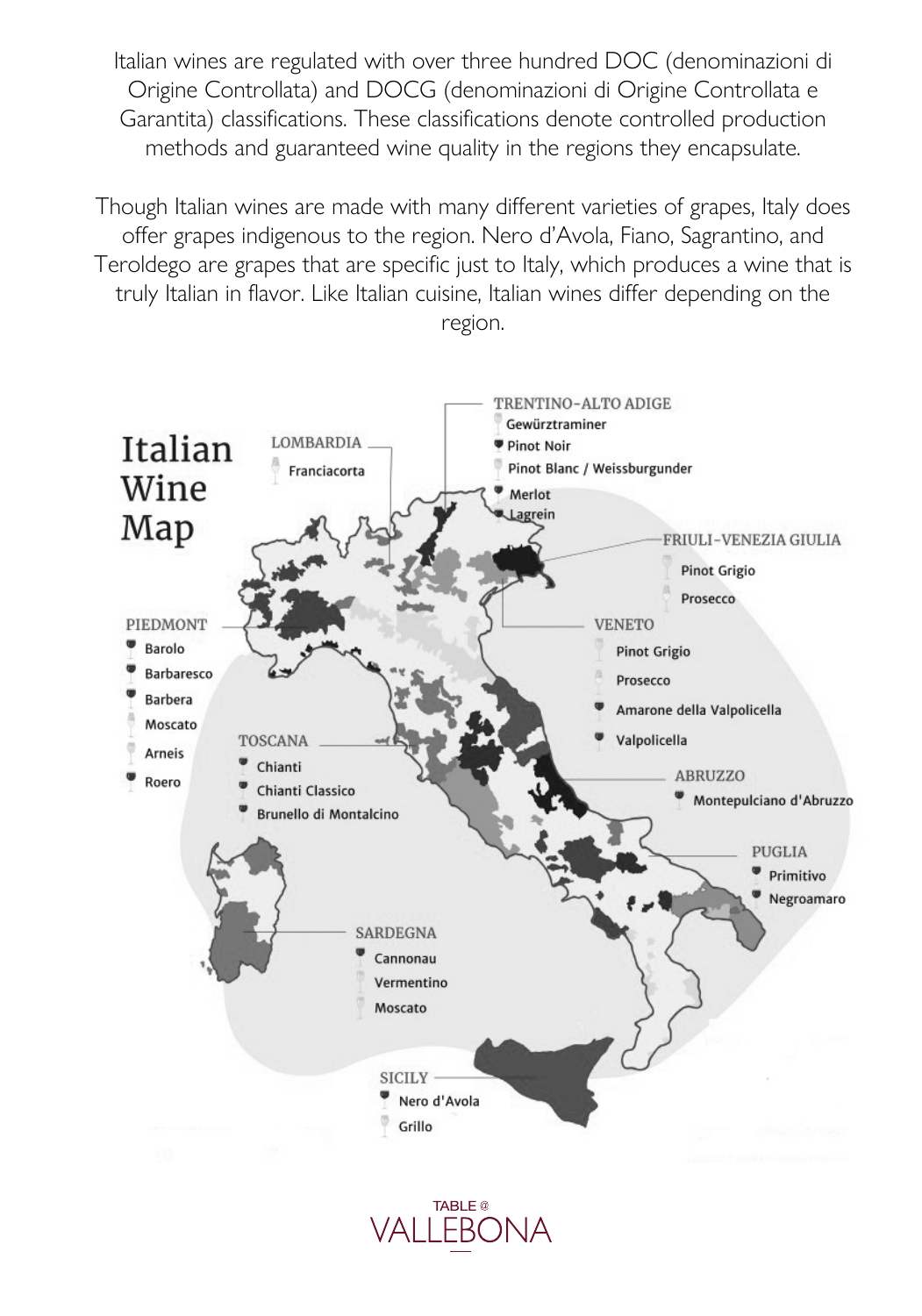## **VINO BY THE BOTTLE**

#### PLEASE ASK OUR WINE EXPERT FOR ADVICE AND AVAILABILITY

# **SPARKLING - BOLLICINE**

### Serafini & Vidotto, Bollicine Rosé 75cl, Veneto £33

Dry finish with persistence of soft fruit scents and flower taste.

Prosecco Valdobbiadene Brut Crede Bisol 75cl, Veneto, £40 100% hand picked Prosecco from the steep slopes in Valdobbiadene. A light, delicate, sparkling wine with aromas and flavor of honeysuckle, pears and apples. The bubbles are fine and persistent, offering a soft and luxurious mouthfeel.

### Ferrari Maximum 75cl, Trentino, £43

Maximum Brut is made from 100% Chardonnay in the classic method. The Chardonnay is grown in the Trentino mountains on vineyards ranging from 300 to 700m above sea level.

#### Bellavista Franciacorta Cuvee Brut 75cl, Lombardia, £57

Notes of white flowers and ripe fruit with subtle hints of vanilla. A fine, elegantlycrafted sparkling wine.

# NORTHERN ITALIAN WINES

Northern Italy is bordered by the Alps, which different climates at the foot of the mountains. Influenced in part by French traditions, wines from the northern parts are made of Nebbiolo grapes. The two famous wines of northwestern Piedmont are Barolo and Barbaresco. Toward the east, in Veneto, famous wines include Amarone and Pinot Grigio. Vintners in Veneto dry raisins on straw mats, following an ancient tradition. In terms of white wines, white grapes in Veneto, Trentino, Alto Adige, and Friuli-Venezia Giulia are celebrated, forming the basis for Pinot Grigio. Also in Trentino and Lombardy, you will find the "Champagne of Italy," some of Italy's best sparkling wine made of Pinot Noir and Chardonnay grapes.

The silky Amarone and the light Pinot Grigio and sparkling wines are the perfect accompaniment for heavier, richer Northern Italian dishes.

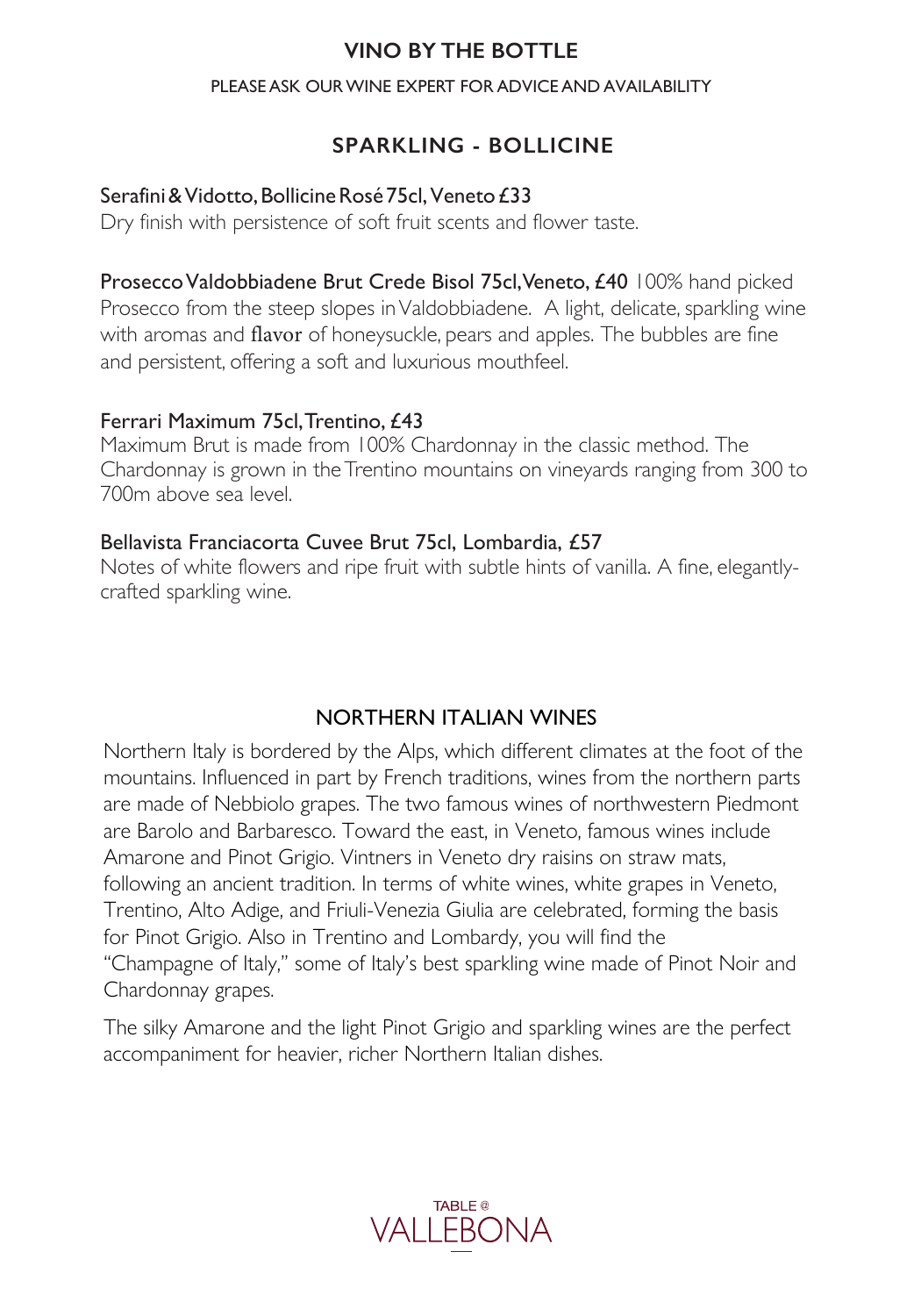# **NORTH – NORD ITALIA**

# **ALTO ADIGE**

## **WHITE**

Cantina Terlano, Terlaner Classico 75cl, £39 Inviting and fresh yet rich and salty.

Cantina Terlano, Winkl Sauvignon 75cl, £43.50 Aromatic with hints of gooseberry and fresh herbs.

Cantina Terlano, Kreuth Chardonnay 75cl, £46 One of Italy's best Chardonnays. Rich and velvety.

## Olivar, Cesconi 75cl £49

A light gold wine that shows layered aromas of ripe stone fruit such as apricot and peach with notes of white flowers and vanilla.

## RED

Adrian Lagrein Rubento 75cl, £38.50 Bursting with black and red fruit from the Italian Alps.

### Monticol Pinot Noir, Cantine Terlano 75cl, £53

Clean and fruity with hints of wild strawberries and Christmas cake.

# **PIEMONTE**

### **WHITE**

### Morgassi Superiore Volo Gavi 75cl, £41

A wine characterised by its intense and lingering aromas and flavors of white stone fruit, pear and citrus flavors. It is elegant, pronounced, with a brilliantly balanced mouthwatering freshness.

# RED

### Dolcetto d'Alba, Vajra 75cl, £37.50

The palate is bursting with blueberries and fresh plums with a refreshing acidity. Finish is elegant with almond notes

### F. Rinaldi Barbera d'Alba 75cl, £44

Barolo at its best with a lively palate. Perfect for salumi misti.

# Vietti Perbacco Nebbiolo Langhe 75cl, £47

A superb Baby Barolo

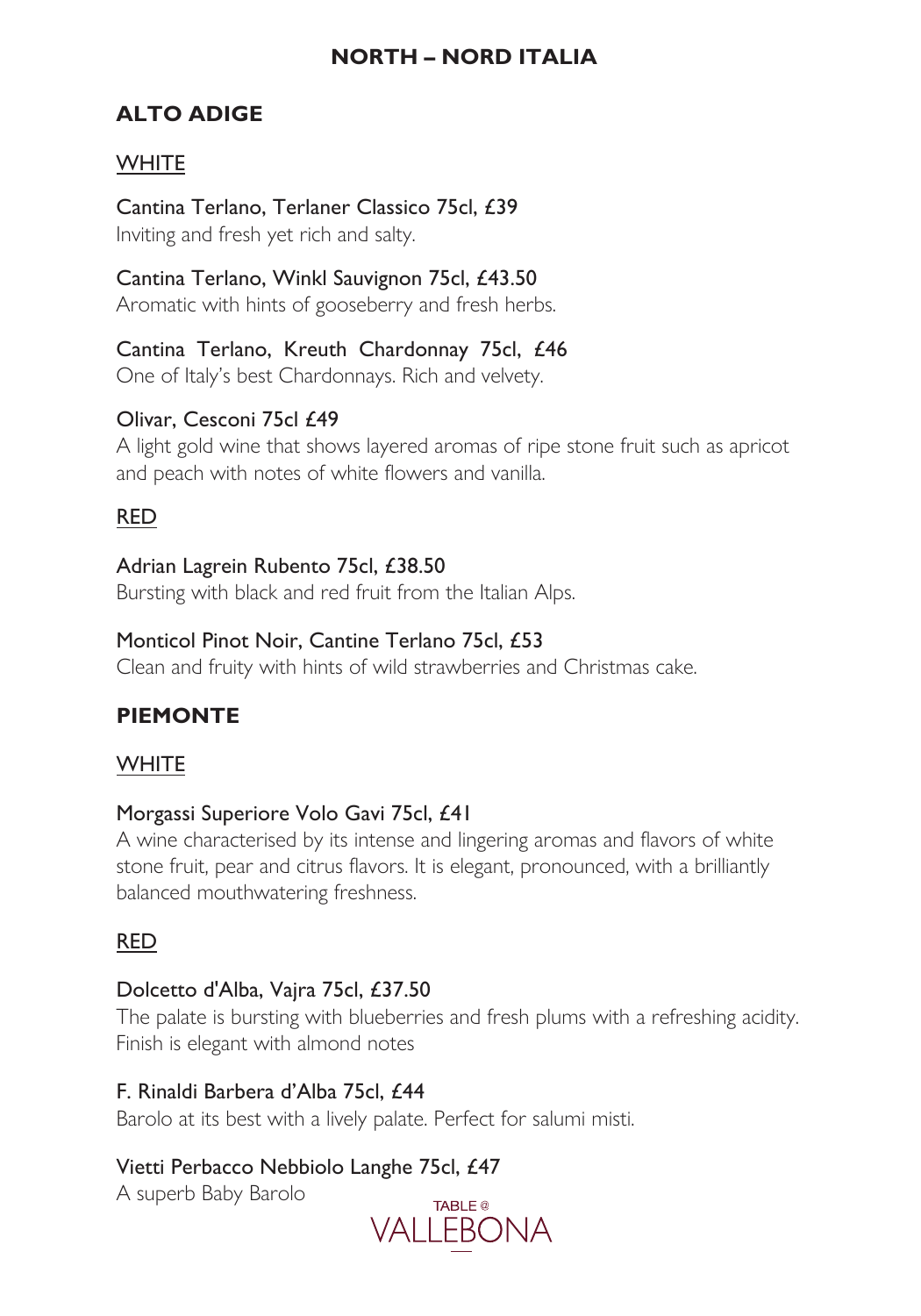### Gattinara Selezione, Travaglini 75cl, £48

From the Nebbiolo grape, a complex nose with autumn fruits and oriental spices.

## Barbaresco Produttori del Barbaresco 75cl, £59

A classic wine with a firm palate and a complex nose of small red fruits.

## Barolo Massolino 75cl, £71

Full-bodied yet elegant, with plenty of robust but ripe tannins supporting the dark, dried plum and autumn compote fruit character.

# **LOMBARDIA**

## **WHITE**

## I Frati Lugana, Ca' dei Frati, Lombardia, 75cl, £38

Pale yellow in colour with a concentrated but fresh perfume of white flowers, peaches, spice and candied fruits. Excellent depth and balance, and a crisp, saline finish.

### Vigna Uccelanda Curtefranca Bianco, Bellavista, 75cl, £67

This wine is golden yellow in colour. On the nose, there are lifted perfumes of yellow apples, quince and ripe fruits with a hint of vanilla. On the palate, it is rich, creamy and elegant with a long finish.

# **FRIULI**

# **WHITE**

### Ronchi di Cialla, Ribolla Gialla 75cl, £35.50

On the palate it expresses great freshness and typicality, intensified by a perfect acidic structure and minerality. The finish is persistent, fresh and flavourful. Great balance and drinkability.

### Pinot Grigio Livio Felluga 75cl, £47

A beautifully complex Pinot Grigio with melon and candied fruit, stone fruit and floral notes, finishing with a delicate mixture of brioche, honey and flint.

### Chardonnay, Vie di Romans 75cl, £59

Lightly spiced, with the judicious oak ageing bringing notes of vanilla and cinnamon. It shows lovely buttery, honeyed and floral characters.

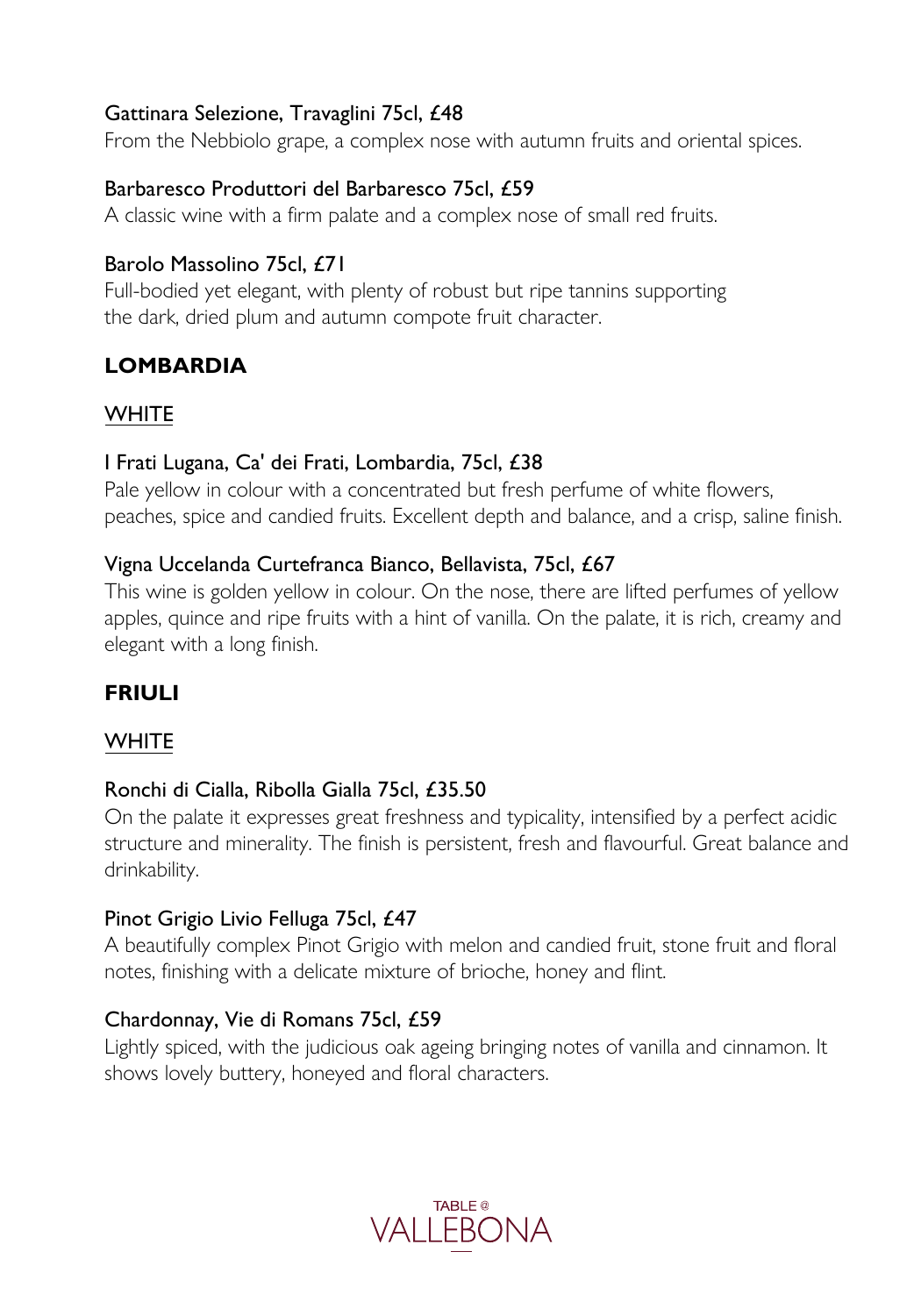# **VENETO**

# **WHITE**

### Cantina di Monteforte, Soave superiore 75cl, £30

This wine opens with a fresh, scented nose bursting with stone fruits and the charactersitic almond notes. Honeyed, waxy and complex on the palate.

## Monte Carbonara SoaveClassico 75cl, £45

From a very black, volcanic vineyard, a Soave breed, frankly mineral and "fiery". At sight it shows off a bright straw yellow dress with residual greenish reflections. The nose is typical and characteristic for its volcanic, fumé and sulphurous tempering, with counterpoints of aromatic herbs and citrus fruits.

### Pieropan, La Rocca` Soave Classico 75cl, £51

Garganega at its finest; intense, concentrated and balanced.

# RED

### Valpolicella Allegrini 75cl, Veneto, £32.50

Classic Valpolicella from a legendary producer. Brilliant cherry perfumes, fresh black pepper and aromatic herbs.

### Palazzo della Torre, Allegrini, 75cl, £36

Elegant and well balanced, with a good structure and aroma. It offers light hints of raisins, sophisticated notes of vanilla, black pepper, cloves and cinnamon. It has a long, velvety finish and soft tannins.

### La Grola, Allegrini, 75cl, £46

La Grola is a full bodied, intense and elegant wine. Dark, ruby red in colour, it has aromas of wild berries, juniper, tobacco and coffee essence. The high plant density and resulting low yields give this wine its unique concentration.

### Alpha Zeta Amarone 75cl, £49

Deep and intense with dried cherries, plums, spiced autumn fruit compote and hints of chocolate.

### Amarone Allegrini 75cl, £85

Mature aromas of fruit and spices with great depth and structure and refined tannins

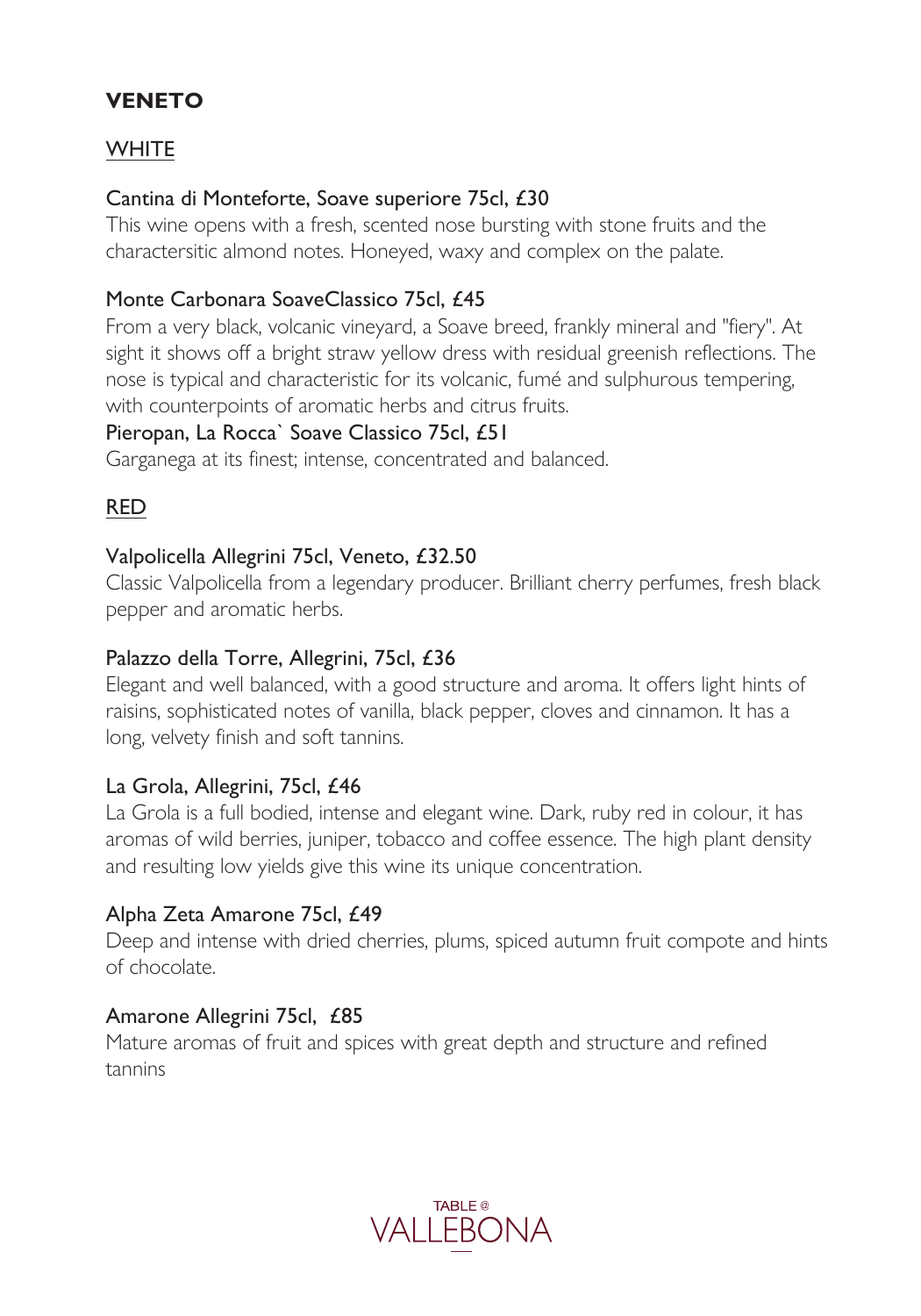# **CENTRAL ITALIAN WINES - CENTRO ITALIA**

Central Italy produces cuisine that is most familiar to British customers with rich pasta dishes, meat sauces, olive oil, and internationally renowned cheeses. The region has a diverse landscape, with Tuscany at the forefront. Tuscany's famous wines include Chianti Classico, Brunello di Montalcino, Vino Nobile di Montepulciano, San Gimignano whites, and Bolgeri and Maremma reds. Tuscany is the site of Italy's wine revolution, featuring wines blended with international varieties such as Cabernet Sauvignon. Other renowned central Italian wines include Sagrantino from Umbira, Montepulciano from Abruzzo, and the white Verdicchio from Le Marche. Generally speaking, central Italian wines are robust and hold up to the many flavors of central Italian cuisine.

# **MARCHE**

# **WHITE**

# Verdicchio Classico Superiore, Villa Bucci 75cl, £40

The ripe golden apple flavors are balanced by subtle almond notes for a nuanced complexity.

# **ABRUZZO**

RED

# Chicibio

# Montepulciano d'Abruzzo 75cl, £29

Packed with juicy fruit characters of red berries and plum with hints of vanilla, the palate is full bodied with subtle tannins.

# **TOSCANA**

# RED

# Chianti Ruffina Selvapiana 75cl,£34

Ripe blackberry, red cherry and a touch of spice before the lifted, floral finish.

# San Polo Rosso di Montalcino 75cl, £41

A fragrant, intense wine. Fresh berries and a trace of Morello cherry mingle with hints of blackberries, black cherries and vanilla.

# Chianti Fontodi 75cl, £45

Ruby red colour and silky-smooth texture. Deep juicy fruit flavors with notes of sour cherry, plums, leather and tobacco.

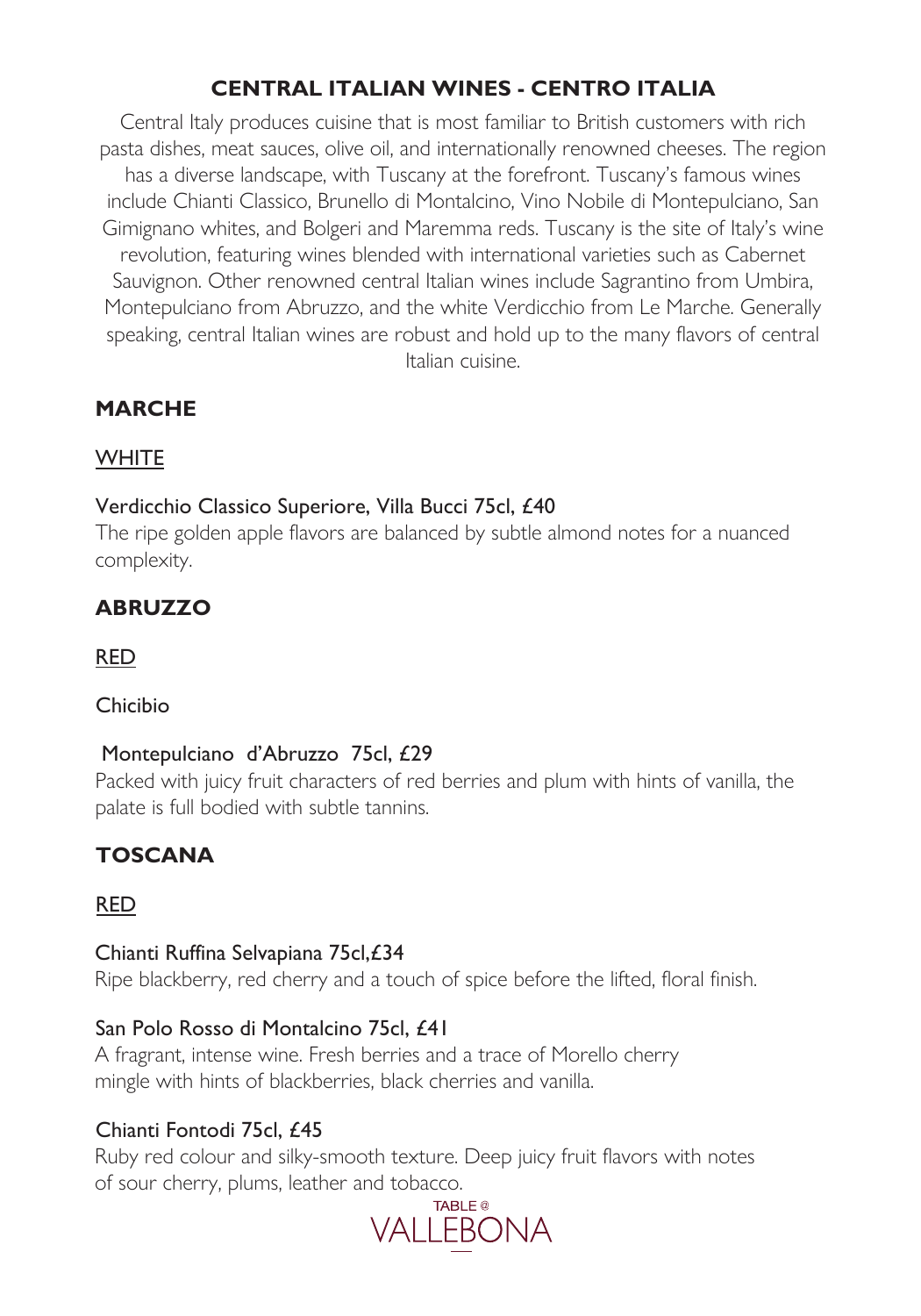## Sughere di Frassinello 75cl, £47

50% Sangiovese, and 25% each of Cabernet Sauvignon and Merlot, this is a topquality Tuscan red that won't burn a hole in your pocket (baby brother of Rocca Di Frassinello).

## Vino Nobile di Montepulciano Boscarelli 75cl, £51

Radiant ruby in colour, this wine is complex, with attractive aromas of red and black fruits, flowers, spices and lots of minerality. On the palate it displays an exuberant freshness which successfully softens the acidity of the tannins.

## Vigneto Bucerchiale, Chianti Ruffina Riserva 75cl, £51

A great Tuscan wine full of ripe raspberry and spicy cherry fruit, with a touch of herbs and violets on the palate, robust tannins and a long, fine finish.

### Caparzo Brunello di Montalcino Rio Cassero 75cl, £64

An Italian classic from the beloved Sangiovese grape.

## Rocca di Frassinello 75cl, £70

A velvety mouthfeel and generous finish.

### Brunello di Montalcino 'Fossacolle' 75cl, £71

An elegant expression of Sangiovese. Sleek and powerful all at once. Subtly herbaceous with dusty tannins and sour cherry.

### Sondraia, Bolgheri Superiore, Poggio al Tesoro, 2017, 75cl, £80

Perfectly ripe grapes and painstaking work in the cellar yield a wine with intense fresh dark fruit notes complemented by smoky tobacco, herbs and sweet spices. These characteristics follow on to the palate which is silky smooth and profoundly elegant.

### Brunello di Montalcino Conti Constanti, Toscana, 75cl, £107

Bright ruby red in colour, this wine has typical perfumes of morello cherry, cinnamon and spice. Silky tannins softened by cask and bottle aging and red berry fruit characters are supported by an attractive savoury character, with a hint of liquorice on the long finish.

# Flaccianello del Pieve Fontodi, Toscana, 75cl, £152

This Sangiovese is bright, ruby red in colour. On the nose, aromas of ripe dark cherries, violets and plums, complemented by a hint of spice. The palate is typically rich and full complemented by racy acidity and characteristically fine, supple tannins.

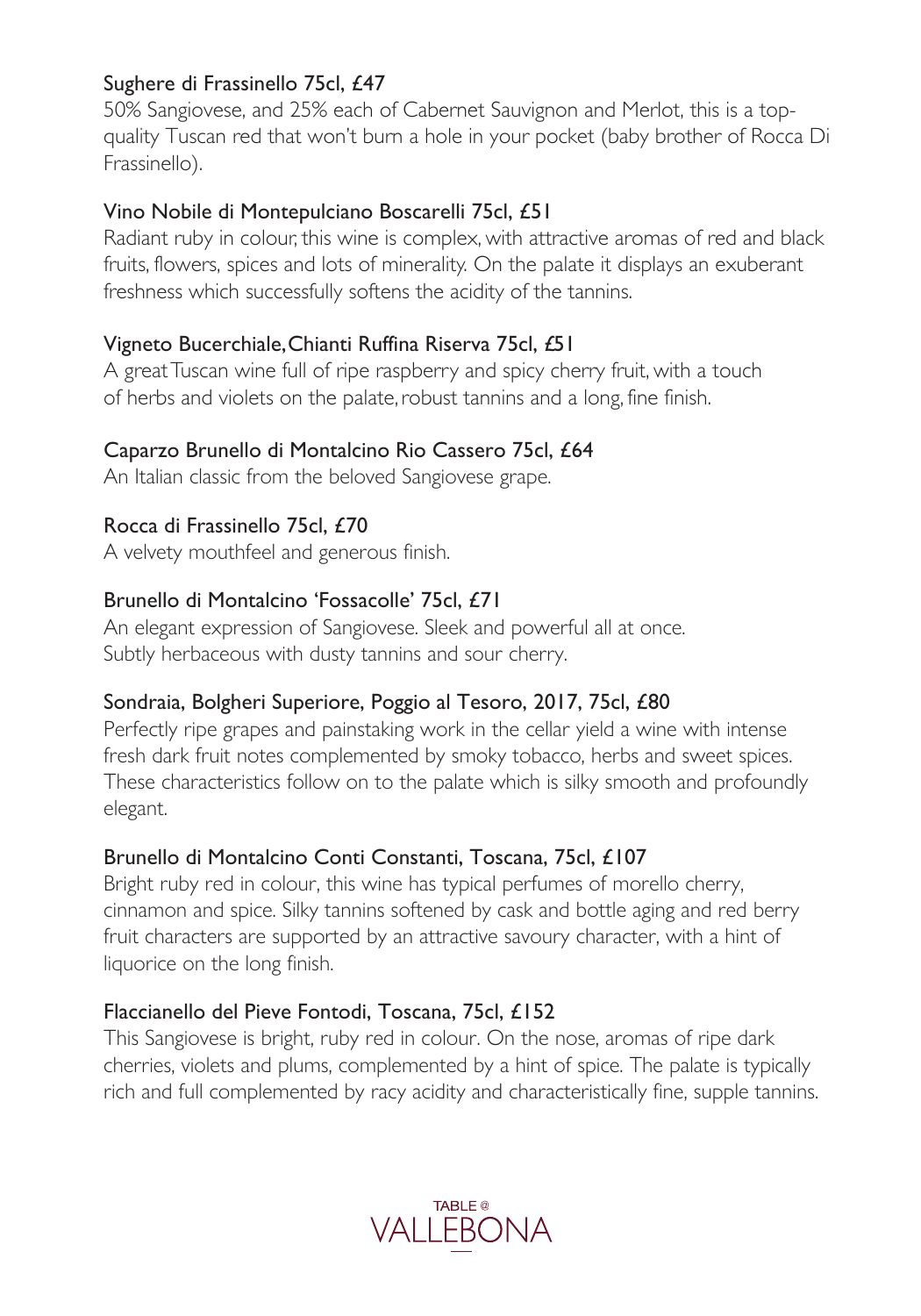# **SOUTHERN ITALY AND THE ISLANDS**

Southern Italy and the nearby island cuisines are much brighter in flavor than their northern counterparts. Produce in this region is amplified by volcanic soil, producing the country's best fruits (figs, peaches, oranges, lemons) and cheeses (Mozzarella di Bufala, ricotta, Pecorino). With access to the warmth of the Mediterranean Sea, seafood is plentiful. Wines of southern Italy match the flavors of the region, such as Fiano and Greco di Tufo, with mineral notes reflecting the volcanic soil. Grapes of this region are Primitivo and Negromaro. In the Islands, Sicily has produced some wonderful wines from their native grapes, such as the red Nero d'Avola and the white Grillo. Sicily also produces a delicious dessert wine, Passito di Pantelleria.

# **PUGLIA**

### RED

### Vigneti del Salento Zolla Salice Salentino 75cl, £32.50

This rich, velvety wine has intense and complex perfumes of red cherries and blackberries, with some spice and leathery notes.

#### Caiaffa Negroamaro 75cl, £34.90

Soft and inviting with mature, Mediterranean character.

# **SARDEGNA**

### **WHITE**

#### Marmorra, Vermentino di Sardegna 75cl, £31.80

A rich bouquet with a hint of bitter almond, wet stone and citrus fruits. The finish is long a refreshing.

### Vermentino di Sardegna Corda 75cl, £36

The nose is fragrant and intense with aromas of peach and tropical fruit which continue on the palate. The finish is long and lingering.

# RED

### Cannonau Marmora 75cl, £31.80

Ruby red in colour, it has a rich bouquet and classic powerful flavor with a wellbalanced palate.

### Cannonau di Sardegna Corda 75cl, £43

A Sardinian classic. Brambly fruit flavors are matched with a light smokiness.

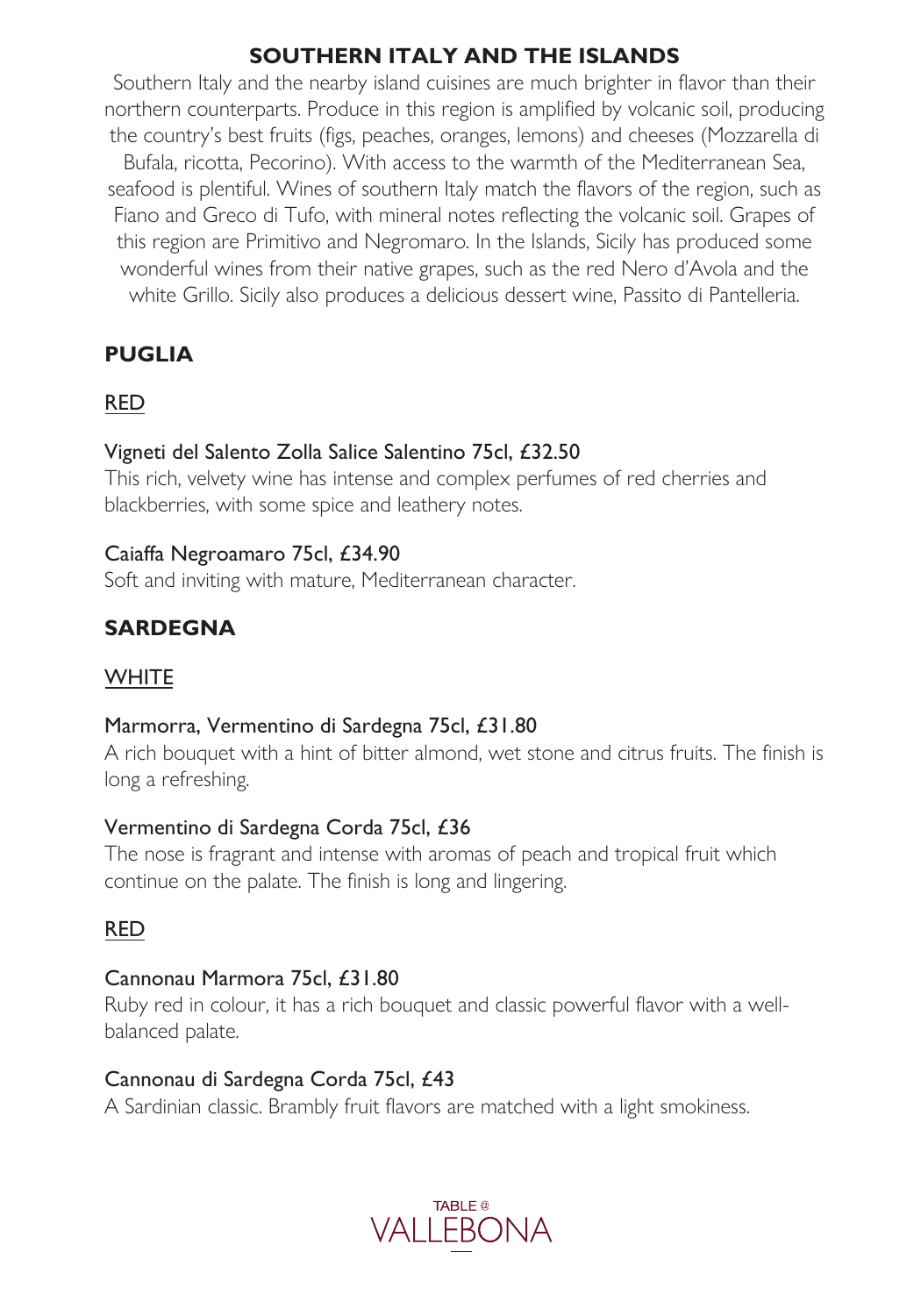# **SICILIA**

# **WHITE**

## Tornatore Etna Bianco 75cl, £38.50

Light straw yellow with intense green reflections. Pleasant hints of grapefruit, white peach and herbs, with extraordinary minerality that will tempt you to a second glass.

### Vigna di Gabri, Donnafugata, 2019, 75cl, £47

Classic white peach aromas combine with floral notes of elderflower and wild flowers. This is a fine and elegant white, with an intriguing personality and surprising longevity.

# RED

### Tornatore Etna Rosso 75cl, £38.50

Nerello Mascalese (Pinot Noir of Etna) is reminiscent of the essence of Burgundy but with the heart of Mount Etna. Elegant but rich, the morello cherry, black cherry and the tannins are well balanced.

### Bonera Nero d'Avola-Cabernet Franc, Mandrarossa, 75cl, £36

On the nose this wine has aromas of plums, dried fruit and almonds. The palate is full bodied and intense, with a good structure and soft tannins. The finish is long.

> A discretionary service charge of 12.5% will be added to your bill. All our service charge goes to our team.

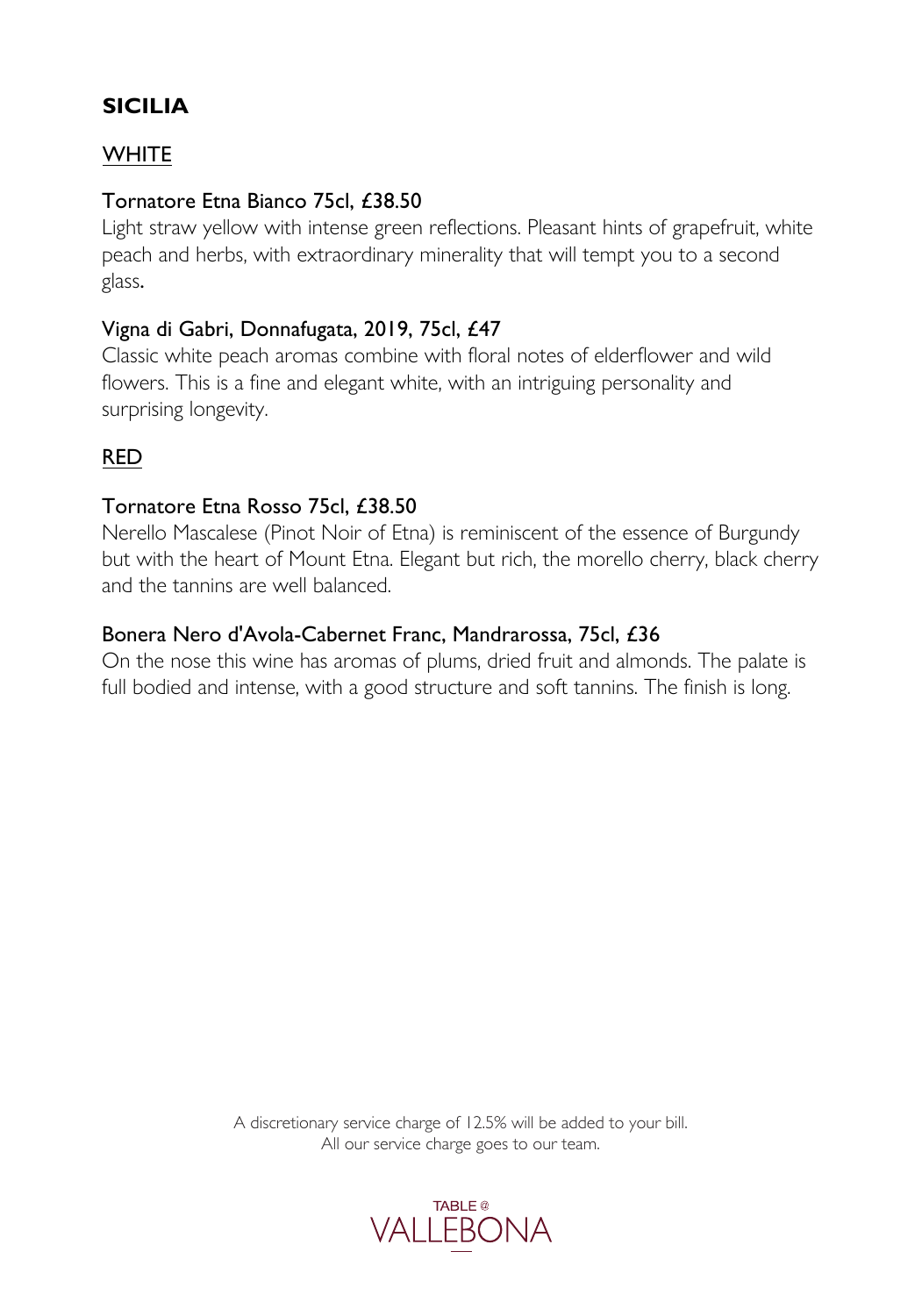